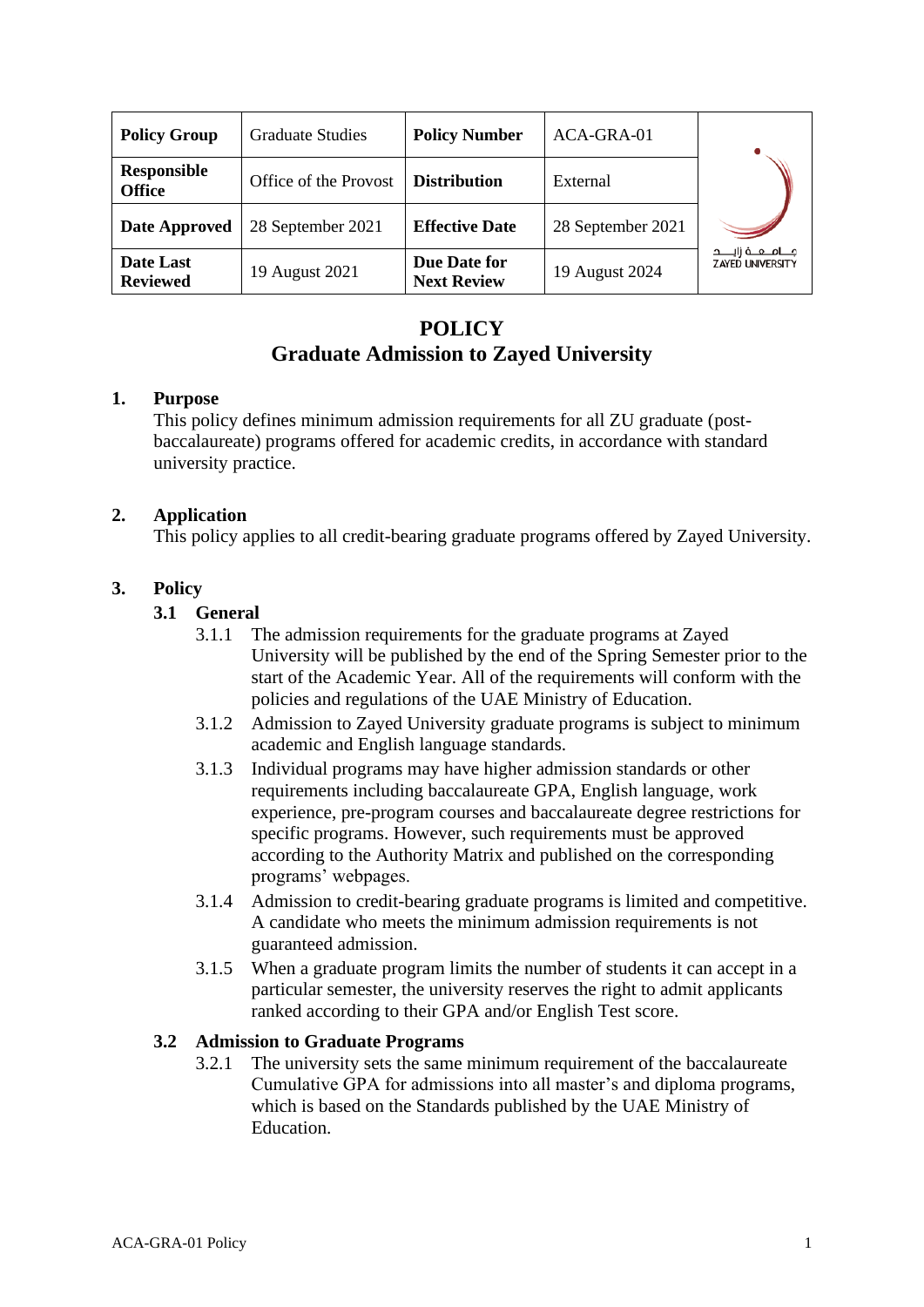- 3.2.2 The minimum requirements for the English Language proficiency may vary depending on the instructional language of the program, being it English or Arabic.
- 3.2.3 Admission requirements in terms of GPA and English Test score to doctorate programs are different than those of diploma and master's programs.
- 3.2.4 All applicants to a graduate program must possess the necessary academic credentials, such as prior degree, that is normally in the same field or a closely related discipline as the program to which the applicant is applying. Each graduate program may have variations of the prior field of study requirement depending on the nature of the program, such as interdisciplinary programs. However, any and all deviations from the requirements in this policy must be approved according to the Authority Matrix and published on the corresponding programs' webpages.
- 3.2.5 Eligible persons who are interested in pursuing graduate education at Zayed University must apply to the program(s) of interest by:
	- a) completing an application online,
	- b) submitting all required documents online; and
	- c) paying the applicable admission application fee by the published deadline for the semester.
- 3.2.6 Applicants may request the transfer of graduate credits received from a previous university and apply it to their graduate degree plan. Transfers must be initiated by the student at the time of admission and require the approval of the College Coordinator of the respective graduate program and of the Chair of the Department. The student must receive the approval for the transfer before enrolling in their graduate program.
- 3.2.7 Every complete application will be processed and the final decision of acceptance or rejection rests with the Dean of Graduate Studies. This decision will be communicated back to the applicant normally within two weeks. Incomplete applications will not be processed, and application fees will not be refunded as per the policy on Graduate Student Tuition and Fees (ACA-GRA-03).

# **3.3 Basic Requirements of Admission to Diploma and Master's Programs**

# 3.3.1 **Regular Admission**

- a) An earned baccalaureate degree in a discipline considered appropriate for the prospective program from an accredited university recognized by the UAE Ministry of Education with a Cumulative Grade Point Average (CGPA) of 3.0 or higher on a 4.0-point scale or equivalent.
- b) A minimum IELTS Academic English test score of 6.0 or its equivalent. For programs taught in Arabic, the required minimum IELTS Academic English score is 4.5.

# 3.3.2 **Conditional Admission**

An IELTS Academic English test score of 5.5 or its equivalent and/or a CGPA of 2.5 at the time of admission.

3.3.3 More details are provided in the Procedures.

#### **3.4 Basic Requirements of Admission to Doctorate Programs**

3.4.1 An earned master's degree in a discipline appropriate for the doctorate program from an accredited university recognized by the UAE Ministry of